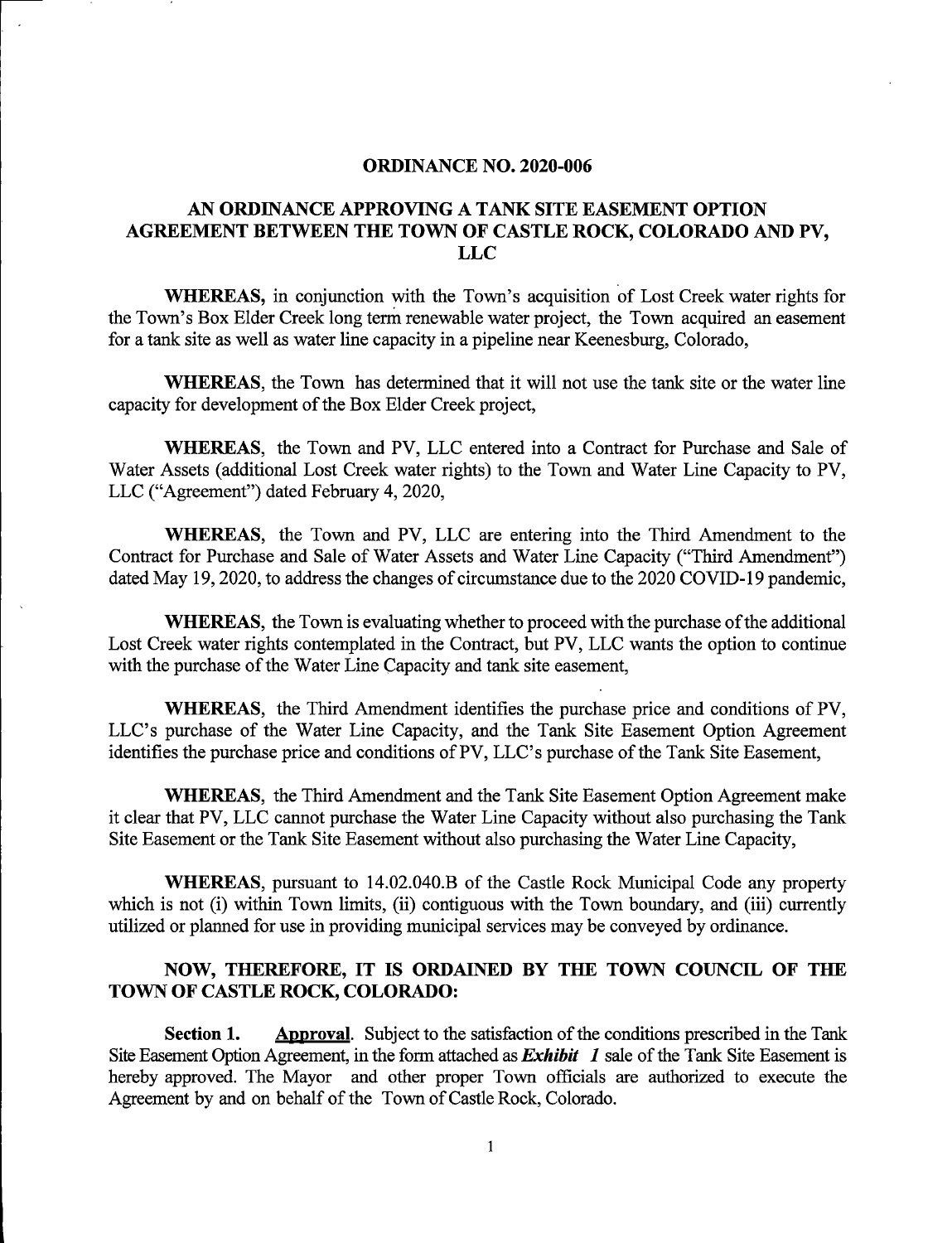Section 2. Severability. If any clause, sentence, paragraph, or part of this ordinance or the application thereof to any person or circumstances shall for any reason be adjudged by a court of competent jurisdiction invalid, such judgment shall not affect the remaining provisions of this ordinance.

Section 3. Safety Clause. The Town Council finds and declares that this ordinance is promulgated and adopted for the public health, safety and welfare and this ordinance bears a rational relation to the legislative object sought to be obtained.

APPROVED ON FIRST READING this 19th day of May, 2020 by a vote of  $\frac{7}{2}$  for and  $\frac{0}{2}$ against, after publication in compliance with Section 2.02.100.C of the Castle Rock Municipal Code; and

PASSED, APPROVED AND ADOPTED ON SECOND AND FINAL READING this  $2<sup>nd</sup>$  day of June, 2020, by the Town Council of the Town of Castle Rock by a vote of for and against.

Lisa Anderson, Town Clerk Jason Gray, Mayor

Approved as to form:  $\blacktriangle$  Approved as to content.

ATTEST: TOWN OF CASTLE ROCK

Robert J. Slentz, Town Attomey Mark Marlowe, Director of Castle Rock Water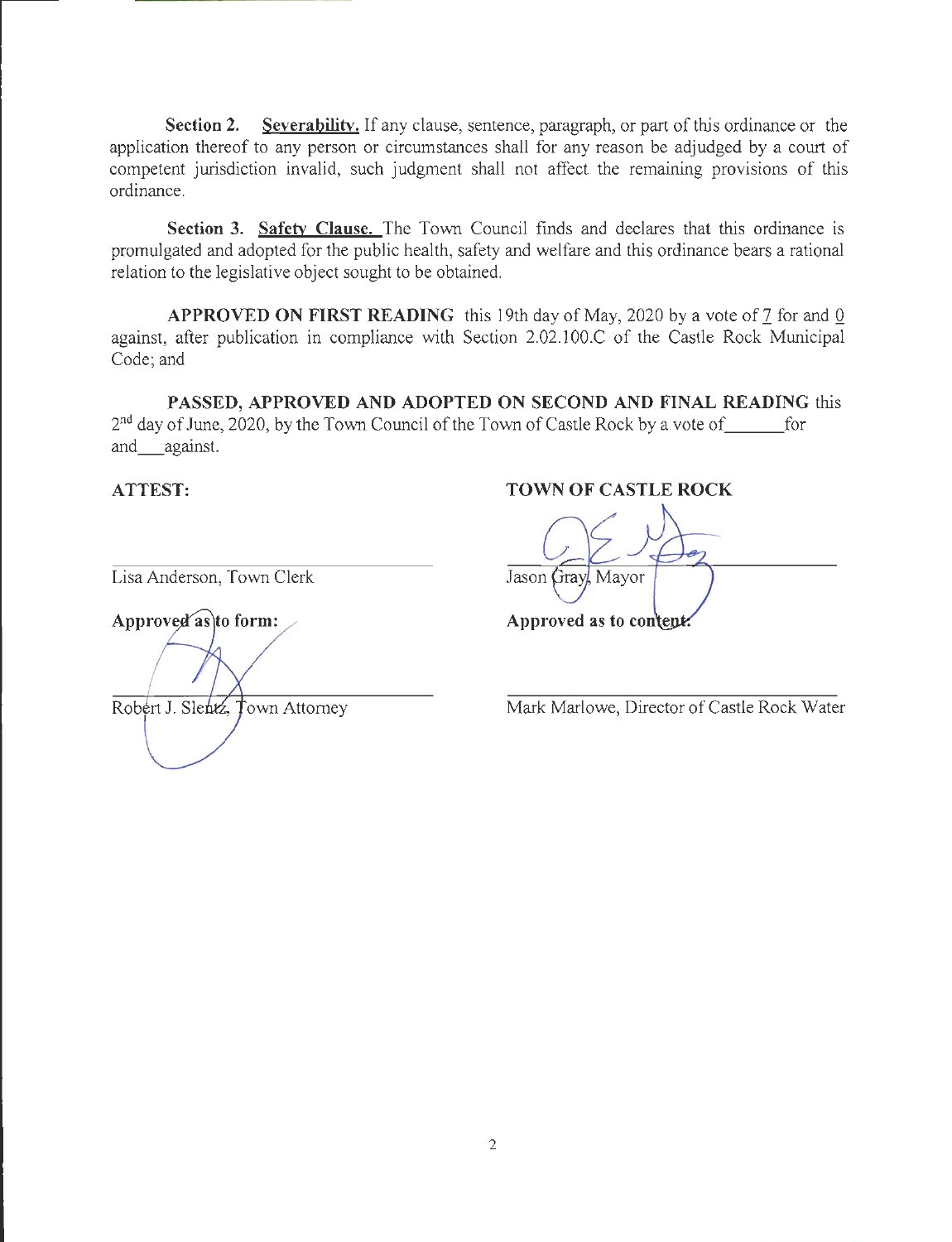### TANK SITE EASEMENT OPTION AGREEMENT

This TANK SITE EASEMENT OPTION AGREEMENT is made June  $2$ , 2020 between PV, LLC, a Colorado limited liability company, ("PV"), 9033 E. Easter Place, Suite 112, Centennial, CO 80112, and the TOWN OF CASTLE ROCK BY AND THROUGH THE TOWN OF CASTLE ROCK WATER ENTERPRISE ("Town"), 100 N. Wilcox Street, Castle Rock, CO 80104.

WHEREAS, the Town and PV entered into the Contract for Purchase and Sale of Water Assets and Water Line Capacity ("Agreement") dated February 4, 2020.

WHEREAS, the Town and PV entered into the First Amendment to Contract for Purchase and Sale of Water Assets and Water Line Capacity ("First Amendment") dated February 7, 2020.

WHEREAS, the Town and PV entered into the Second Amendment to Contract for Purchase and Sale of Water Assets and Water Line Capacity ("Second Amendment") dated March 6, 2020.

WHEREAS, The Town and PV entered into the Third Amendment to Contract for Purchase and Sale of Water Assets and Water Line Capacity ("Third Amendment") dated May , 2020, to address the changes of circumstance due to the 2020 COVID-19 pandemic.

WHEREAS, section 4 of the Third Amendment granted an option for PV to purchase the Water Line Agreement, as defined in section 2.a of the Agreement (the "Water Line Agreement Option").

WHEREAS, the Water Line Agreement and the Tank Site Easement, as defined in Section 2.b of the Agreement, are interconnected components of a single system that operate together such that if PV purchases one component PV must purchase the other component.

Now, therefore, the Town and PV agree as follows:

1. If Town terminates the Agreement under any provision allowing termination, PV shall have the option for thirty  $(30)$  days following the date of the Town's notice of termination to purchase the Tank Site Easement, as defined in section 2.b of the Agreement ("Tank Site Easement Option"), exercisable by written notice to Town.

A. The purchase price for the Tank Site Easement shall be thirty-two thousand five hundred dollars (\$32,500.00). PV may only exercise the Tank Site Easement Option if it simultaneously exercises the Water Line Agreement Option.

B. Closing on the Tank Site Easement shall occur concurrently with the closing on the Water Line Agreement within thirty (30) days after the PV's written notice to exercise the Tank Site Easement Option and the Water Line Agreement Option at a mutually acceptable time and place. Closing shall occur even if PV has not completed the inspection period described in paragraph 7.c ofthe Agreement. At Closing, PV and the Town shall perform in conformance with paragraph 10 b, c, d, and i ofthe Agreement, and PV shall pay the purchase price for the Tank Site Easement in immediately available funds.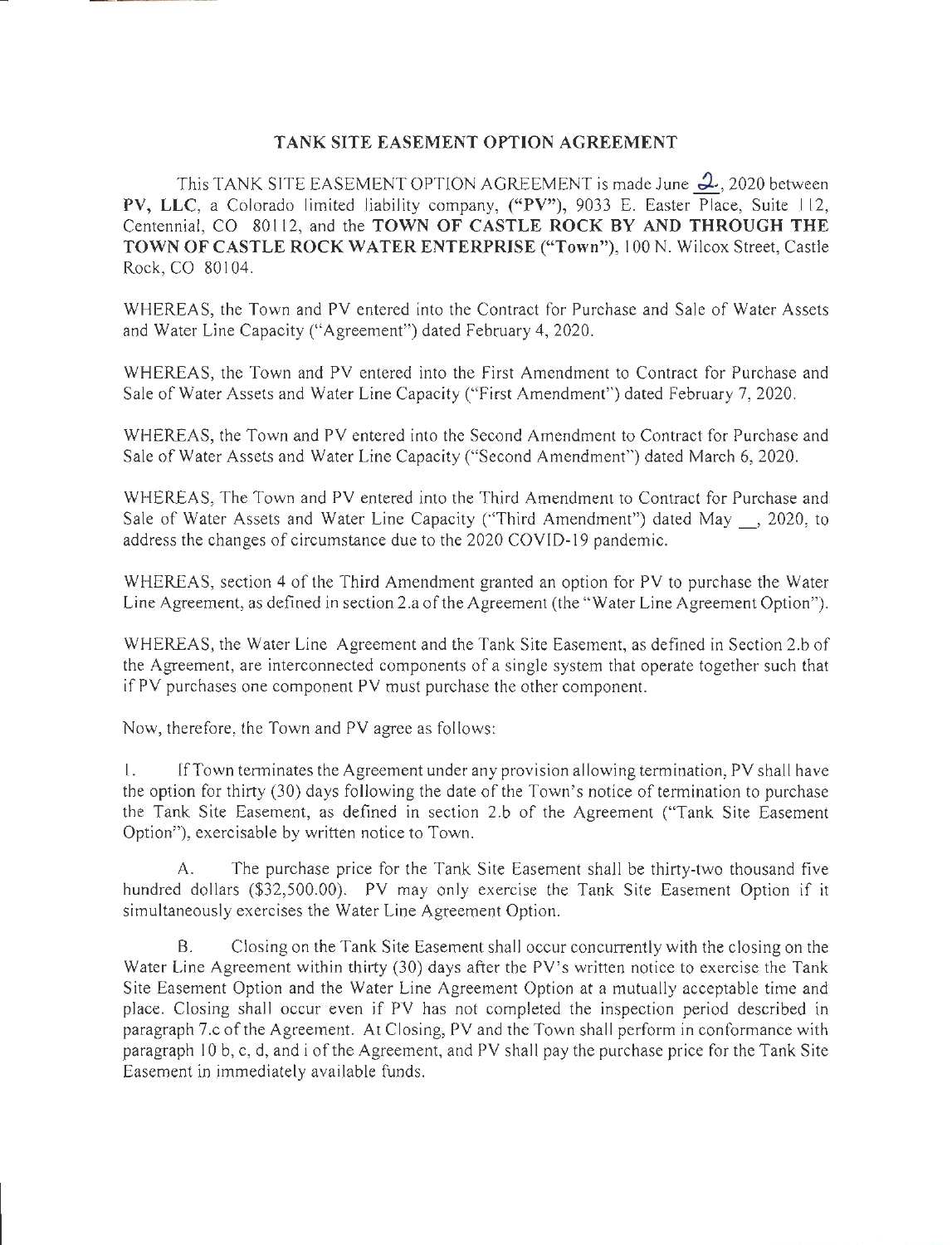C. PV's consideration for this Tank Site Easement Option Agreement is PV's willingness to enter into the Third Amendment. The parties agree that, without this Tank Site Easement Option Agreement, PV may have refused to sign the Third Amendment.

D. Any notice shall be effective when received by the party or parties. All notices shall be by either: a) certified mail, return receipt requested; b) personal delivery; or c) electronic mail to the parties and the parties' representatives at the following addresses or at such other address as the parties may provide in writing:

To Seller:

PV, LLC Attn: Joel Farkas 9033 E. Easter Place, Suite 112 Centennial, CO 80112 joelhfarkas@gmail.com

To Buyer:

Town of Castle Rock c/o Director, Castle Rock Water 175 Kellogg Court Castle Rock, CO 80109 MMarlowe@crgov.com

With a copy to:

Matthew Poznanovic Petrock Fendel Poznanovic, P.C. 700 17<sup>th</sup> Street, Suite 1800 Denver, CO 80202 matt@,petrockfendel.com

With copies to:

Town of Castle Rock Attn: Town Attorney 100 Wilcox Street Castle Rock, CO 80104 BSlentz@crgov.com

Lyons Gaddis Attn: Madoline Wallace-Gross 363 Centennial Parkway, Suite 110 Louisville, CO 80027 mwg@,lvonsgaddis.com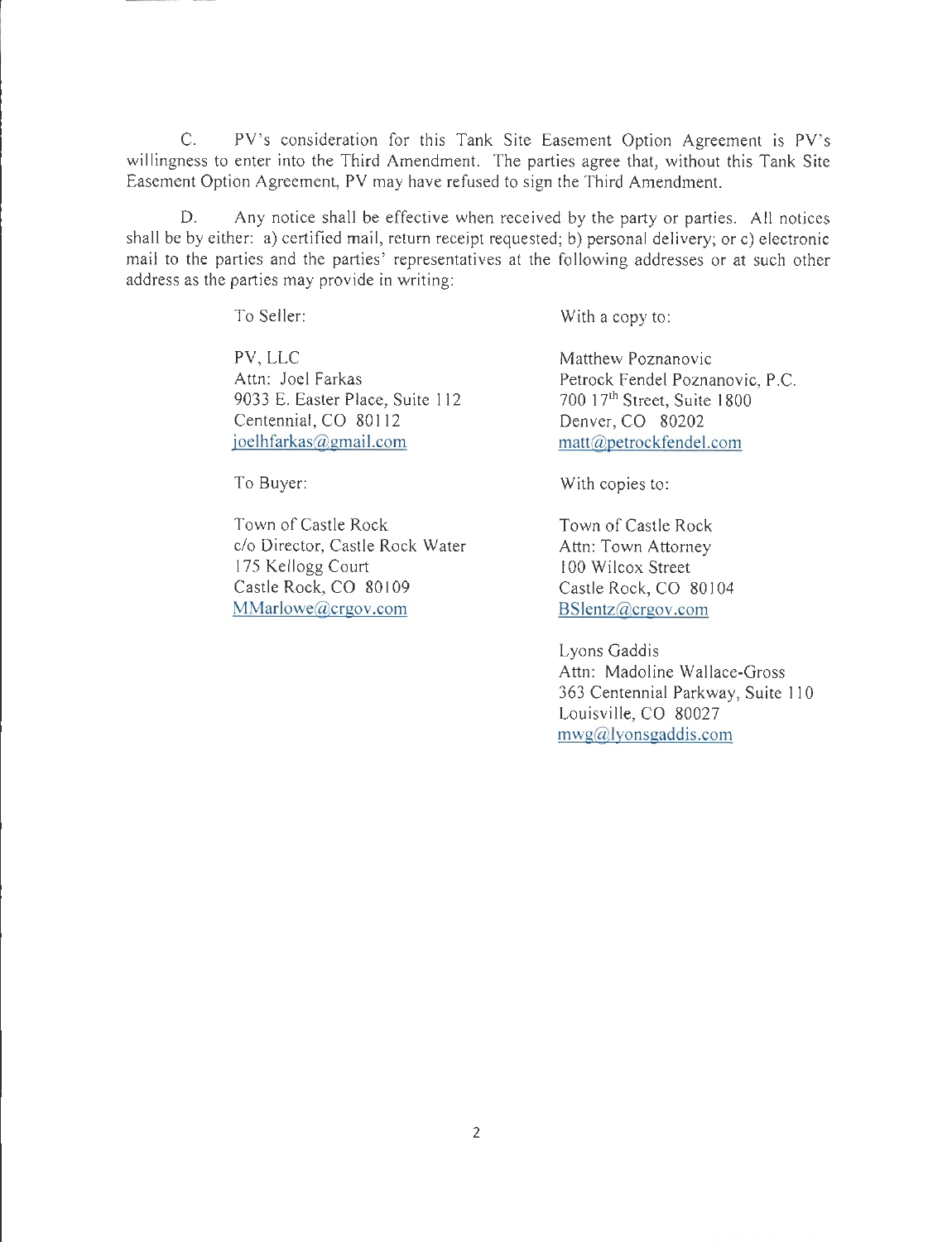# PV, LLC

Pioneer Holdco, LLC, a Delaware  $By:$ limited liability company, its sole member

Joe H. Farkas, Manager  $By:$ 

STATE OF COLORADO COUNTY OF ARAPAHOE )  $\int$  ss. )

Subscribed and sworn to before me by Joel H. Farkas, Manager of Pioneer Holdco, LLC,<br>member of PV, LLC this  $\sqrt{5^{14}}$  day of  $\sqrt{10}$  4, 2020.

Witness my hand and official seal.

My commission expires:  $01-27-20$ 

Notary Public

| <b>TONI SERRA</b>                      |
|----------------------------------------|
| NOTARY PUBLIC                          |
| STATE OF COLORADO                      |
| NOTARY ID 20094001459                  |
|                                        |
| MY COMMISSION EXPIRES JANUARY 27, 2021 |